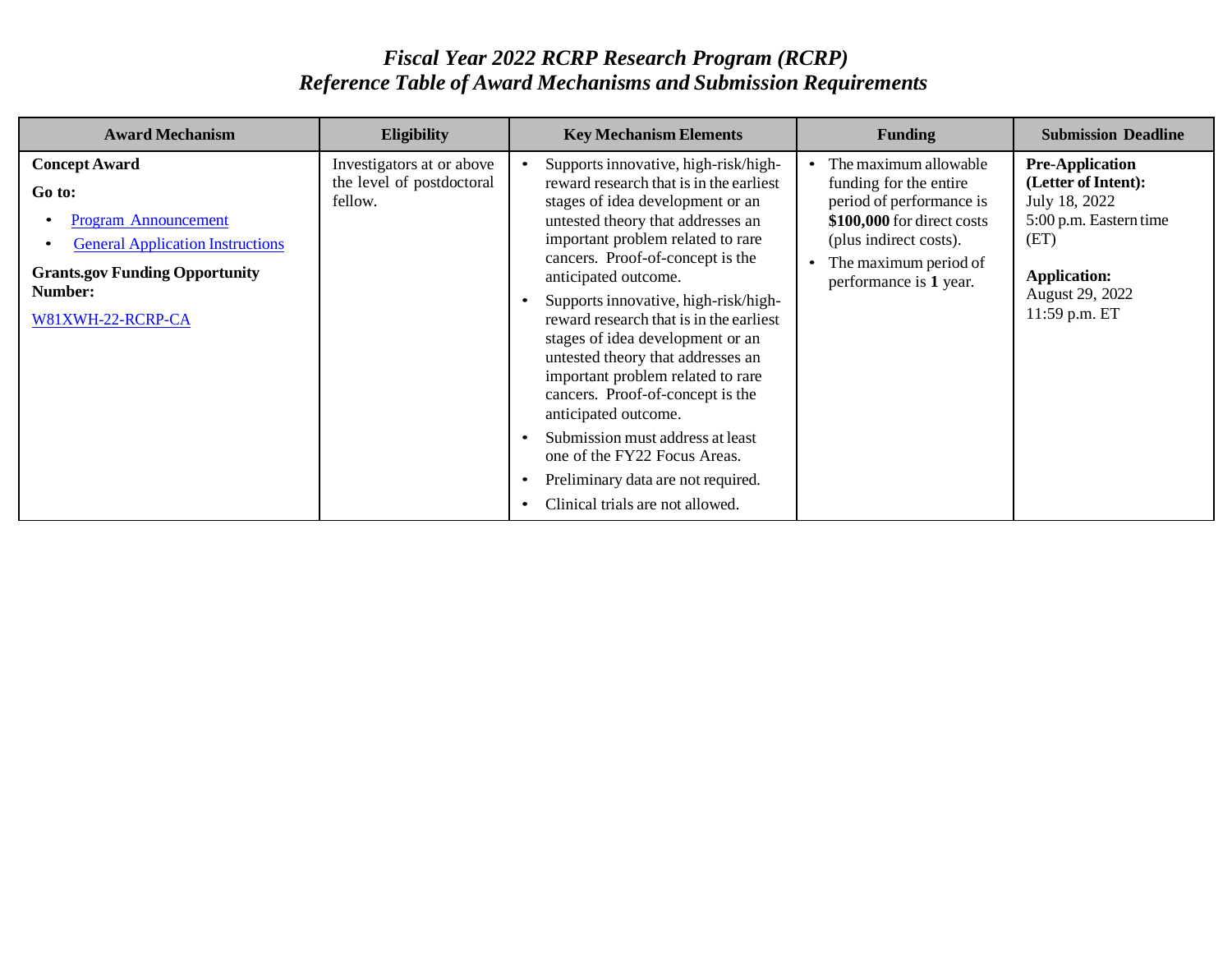| <b>Award Mechanism</b>                                                                                                                                                                      | <b>Eligibility</b>                                                | <b>Key Mechanism Elements</b>                                                                                                                                                                                                                                                                                                                                                                                                                                                                                                                                                                                                           | <b>Funding</b>                                                                                                                                                                          | <b>Submission Deadline</b>                                                                                                              |
|---------------------------------------------------------------------------------------------------------------------------------------------------------------------------------------------|-------------------------------------------------------------------|-----------------------------------------------------------------------------------------------------------------------------------------------------------------------------------------------------------------------------------------------------------------------------------------------------------------------------------------------------------------------------------------------------------------------------------------------------------------------------------------------------------------------------------------------------------------------------------------------------------------------------------------|-----------------------------------------------------------------------------------------------------------------------------------------------------------------------------------------|-----------------------------------------------------------------------------------------------------------------------------------------|
| <b>Idea Development Award</b><br>Go to:<br><b>Program Announcement</b><br><b>General Application Instructions</b><br><b>Grants.gov Funding Opportunity</b><br>Number:<br>W81XWH-22-RCRP-IDA | Investigators at or above<br>the level of Assistant<br>Professor. | Supports innovative, high-risk/high-<br>reward research with the potential to<br>yield impactful data in the rare<br>cancer field.<br>Preliminary data with disease-<br>specific rationale (including<br>correlatives in existing trials) to<br>support the feasibility of the<br>research hypotheses and research<br>approaches are required.<br>Submission must address at least<br>one of the FY22 Focus Areas of<br>Biology and Etiology, Research<br>Model, and/or Therapy.<br>Clinical trials are not allowed.<br>$\bullet$<br><b>Pre-application submission is</b><br>required; application submission is<br>by invitation only. | The maximum allowable<br>funding for the entire<br>period of performance is<br>\$350,000 for direct costs<br>(plus indirect costs).<br>The maximum period of<br>performance is 3 years. | <b>Pre-Application</b><br>(Preproposal):<br>June 22, 2022<br>5:00 p.m. ET<br><b>Application:</b><br>September 30, 2022<br>11:59 p.m. ET |